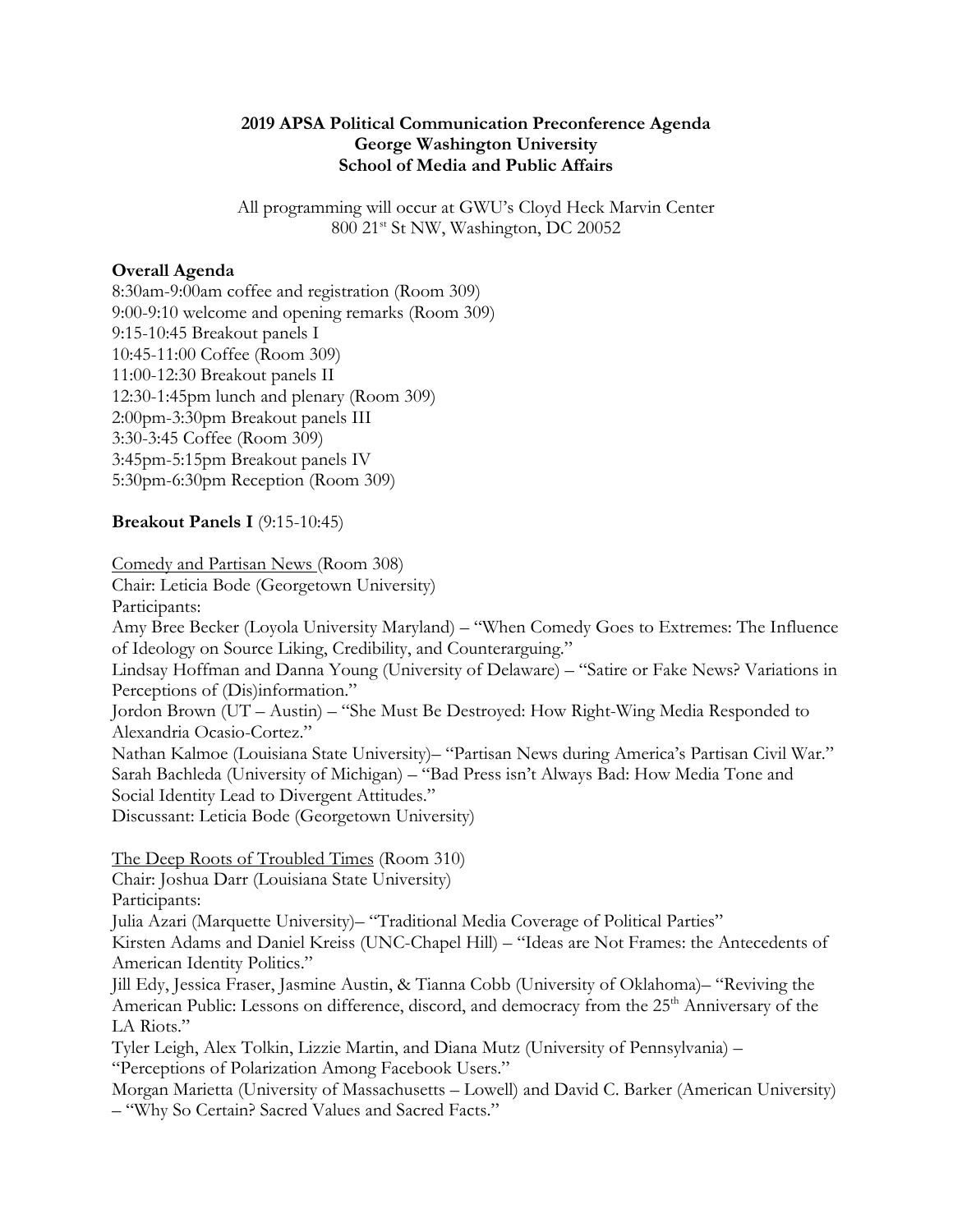Discussant: Joshua Darr (Louisiana State University)

Understanding the Role of Media in Political Processes: The Politics-Media-Politics Approach (Room 311) Chair: Amber Boydstun (UC – Davis) Participants: Gadi Wolfsfeld (Hebrew University of Jerusalem) – "The Politics-Media-Politics Approach: An Introduction." Tamir Sheafer (Hebrew University of Jerusalem) – "PMP from a Comparative Perspective" Scott Althaus (University of Illinois at Urbana-Champaign) – "A Normative Framework for Assessing Media Performance in Both Democratic and Autocratic Regimes." Discussant: Regina Lawrence (University of Oregon)

### **Breakout Panels II** (11:00-12:30)

Misinformation in the US (Room 308)

Chair: Emily Thorson (Syracuse University)

Participants:

Kevin Munger (Penn State University), Chris Lucas (Washington University – St Louis), and Soubhik Barari (Harvard University) – "Deepfakes Are Still Hard to Make."

Leticia Bode (Georgetown University), Melissa Tully (University of Iowa), and Emily K. Vraga (University of Minnesota) – "Watch Your Tone: Testing the Effect of User Tone on Correction on Social Media."

Galen Stocking and Jeff Gottfried (Pew Research Center)– "Tuning out the Fakes: How made-up news leads the less political engaged to disengage from news."

Jay Jennings, Jessica Collier, and Talia Stroud (University of Texas – Austin) – "Exposure to Fact-Checks on Facebook: Field Experiments in Four Continents."

Jessica Collier (University of Texas – Austin) – "A different kind of backfire: Effects of labeling false content on perceptions of news."

Discussant: Emily Thorson (Syracuse University)

Institutions and Behavior in Troubled Times (Room 310)

Chair: Daniel Kreiss (UNC-Chapel Hill)

Participants:

Tim Groeling (UCLA) – "Low-Quality News Exposure and Acceptance via Facebook in the 2016 Election."

Shelley Boulianne (MacEwen University), Lauren Copeland (Baldwin Wallace University), Karolina Koc-Michalska (University of California-Santa Barbara), and Bruce Bimber (University of California-Santa Barbara) – "Digital Media and Political Consumerism in the United States, Britain, and France. Eric Merkley (University of Toronto) and Dominik Stecula (University of Pennsylvania)– "Party Cues in the News: elite Opinion Leadership and American Attitudes towards Climate Change." Sam Gubitz and Warren Snead (Northwestern University) – The Price of Victory: Game Frame Coverage and the Politicization of the Supreme Court."

Sedona Chinn (University of Michigan) – "Scientific Agreement, Disagreement, and Denial in Climate Change News, 1988 -2018."

Discussant: Daniel Kreiss (UNC-Chapel Hill)

Political Leadership and Social Media (Room 311)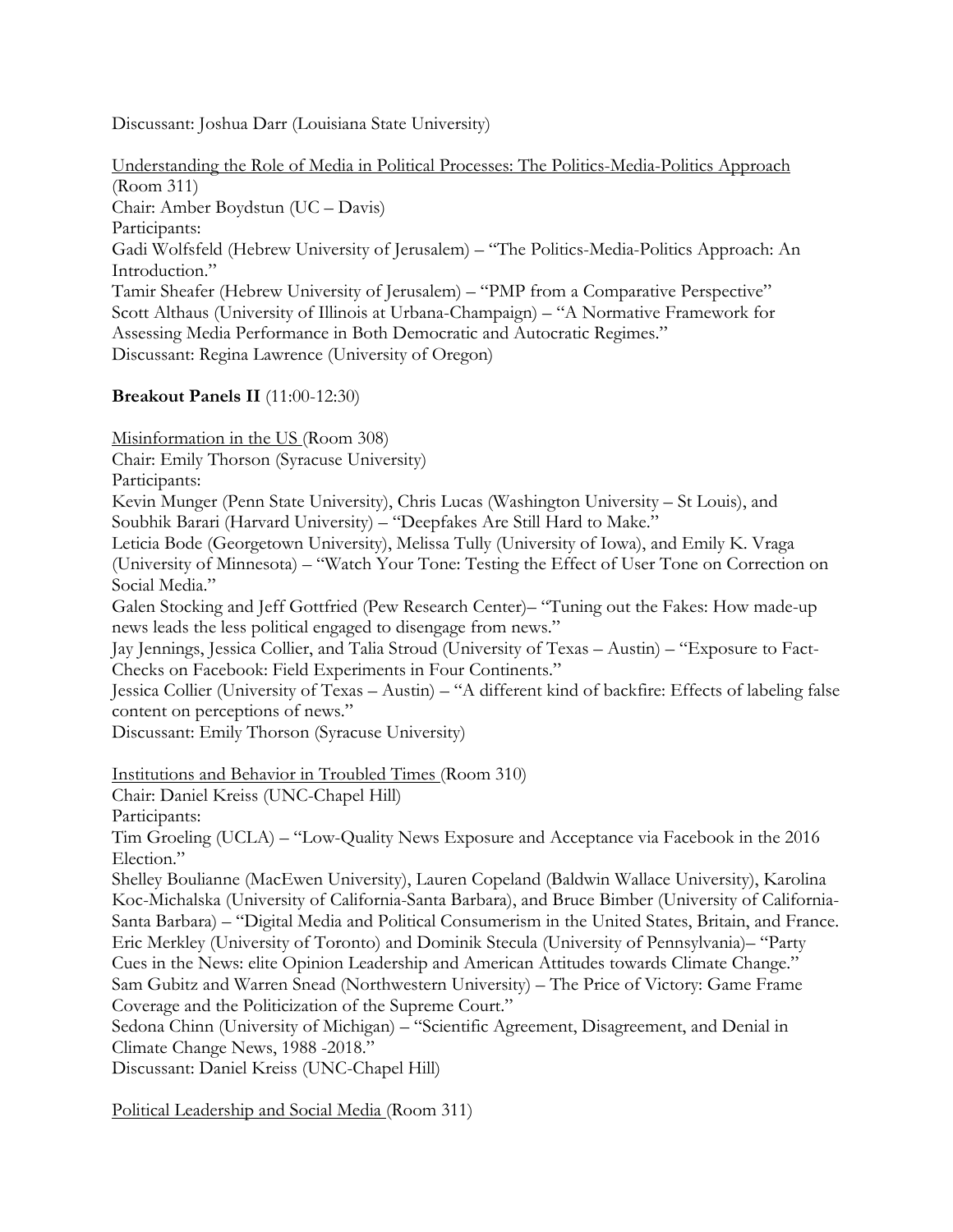Chair: Richard Davis (Brigham Young University) Participants: Peter Maurer (NTNU) – "A Marriage of Twitter and Populism in the French Presidential Campaign? The Twitter-Discourse of Challengers Macron and Le Pen." Jacob Strauss (Congressional Research Service) and Raymond T. Williams (University of Maryland) – "Tweeting the Agenda: Policy Making and Agenda Setting by U.S. Congressional Leaders in the Age of Social Media." Maurice Vergeer (Radboud University) – "Political Communication Patterns and Sentiments Across Time." Lindsey M. Bertrand (Canadian Centre for Policy Alternatives), Chasten Remillard (Royal Roads University), and Alina Fisher (University of Victoria) – "The Visually Viral Prime Minister: Justin Trudeau, Selfies, and Instagram." Discussant: Diana Owen (Georgetown University)

### **Lunchtime Plenary** (12:30-1:45PM, Room 309)

Participants:

Bob Entman (George Washington University) W. Lance Bennett (University of Washington) Regina Lawrence (Universit of Oregon) Andrew Rojecki (University of Illinois – Chicago)

# **Breakout Panels III** (2:00PM-3:30PM)

Digital media and US elections (Room 308)

Chair: Rachel Gibson (University of Manchester)

Travis Ridout (Washington State University) – "The Importance of Return: How Campaigns Use Paid Advertising on Digital and Social Media."

Caroline Lego Muñoz (University of North Georgia) and Terri Towner (Oakland University) – "Understanding the Effect of High Engagement Instagram Image Processing on Presidential Candidate Evaluation."

Todd Belt and Michael Cornfield (George Washington University) – "Who Are the 'Expressive Attentives? Identifying Twitter Activists in the 2018 US Election Campaign Conversation" Sarah Oates, Olya Gurevich, Chris Walker, and Lucina Di Meco (University of Maryland) – "The Gender Factor: Using Artificial Intelligence to Track How Sentiment in Social Media Impacts Female Candidates in the 2020 U.S. Primaries."

Shannon McGregor (University of Utah), Daniel Kreiss (UNC-Chapel Hill), and Bridget Barrett (UNC-Chapel Hill) – "Barely Legal: Digital Politics and Foreign Propaganda." Discussant: Dave Karpf (George Washington University)

The News Crises (Room 310) Chair Johanna Dunaway (Texas A&M University) Participants: Michael Barthel and Elizabeth Greico (Pew Research Center) – "The impact of newspaper closures on local news habits." Dakota Park-Ozee (UT-Austin) – "Put it in writing: Editorial policy and procedural responses to the 2016 presidential campaign."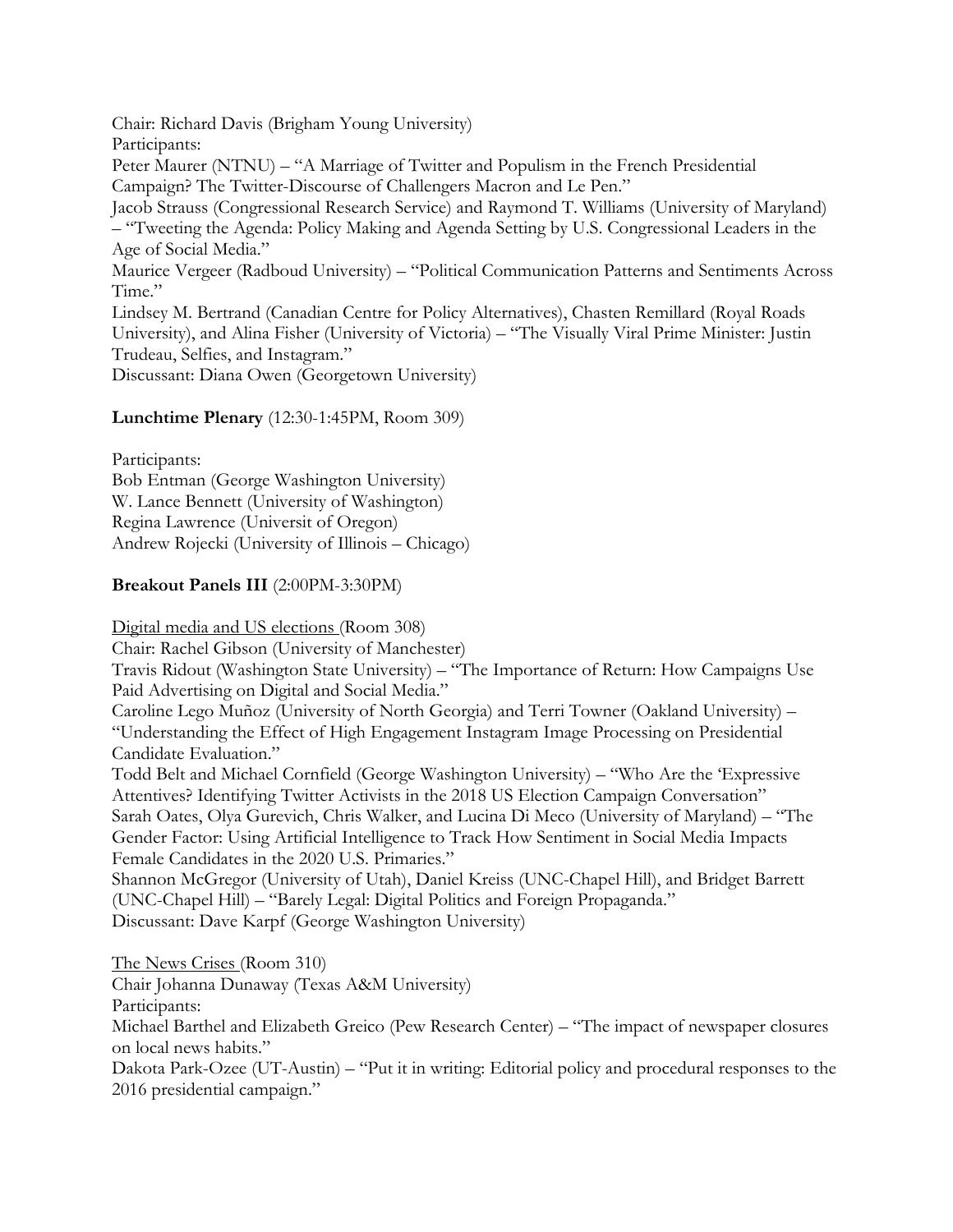Sarah Stonbely (Montclair State University), and Jesse Holcomb (Calvin University) – "Mapping Local News Ecosystems: A comprehensive assessment of one state's local news providers and lessons learned from the use of multiple databases."

Kim Meltzer (Marymount University) – "Promoting the Value of Journalism through Superbowl LII TV Commercials."

Joshua Darr (Louisiana State University) – "Pennsylvania Avenue or Main Street? Assessing Opinions and Use of Local and National News."

Discussant: Johanna Dunaway (Texas A&M University)

# Responding to Troubled Times around the World (Room 311)

Chair: Will Youmans (George Washington University)

Participants:

Claire Robinson (Massey University) – "Digital populism and liberal democracy: bedlam or bedmates?"

Lori Ringhand (University of Georgia) – "First Amendment (Un)Exceptionalism."

Larisa Doroshenko (University of Wisconsin-Madison) – "Populists and social media campaigning: A case study of 2019 Presidential Election in Ukraine."

Christina Holtz-Bacha (University of Erlangen-Nuremberg) – "Regulation of hate content on social networks, privatization of law enforcement, and freedom of expression."

Discussant: Will Youmans (George Washington University)

# **Breakout Panels IV**, (3:45pm-5:15pm)

Incivility (Room 308)

Chair: Rebekah Tromble (George Washington University)

Participants:

Yannis Theocharis (University of Bremen) – "Can Social Media Incivility Induce Enthusiams? Evidence from Survey Experiments."

Ashley Muddiman & Bethanne Elliott (University of Kansas) – "Holding Candidates to a Higher Standard? Incivility, Twitter, and Candidate Support."

Emily Sydnor, Emily Tesmer, and Breely Peterson (Southwestern University) – "Confronting Politics: The Role of Conflict Orientation in Shaping Political Debate."

Joshua Scacco (University of South Florida), Kevin Coe (University of Utah), and Eric Wiemer (Purdue University) – "Trumpian Echoes: Presidential Language Repetition on Twitter." Discussant: Rebekah Tromble (George Washington University)

The News in Troubled Times (Room 310)

Chair: Shannon McGregor (University of Utah)

Participants:

Amy Kristin Sanders, (University of Texas-Austin), and Rachel Davis Mersey, (Northwestern University) – "Funding a Free Press: Why Content-Neutral Government Subsidieis are Key to Sustaining Democracy."

Dominik Stecula (University of Pennsylvania) – "Source credibility in the age of fake news." Kirill Bryanov, Brian K. Watson, Raymond J. Pingree, and Martina Santia, (Louisiana State University) – "Studying Political Communication with a Custom-Built, Multi-Source News Portal: Takeaways from a Longitudinal Field Experiment."

Sam Rhodes (Washington State University) – "How Echo Chambers Increase Susceptibility to Believing and Sharing Fake News."